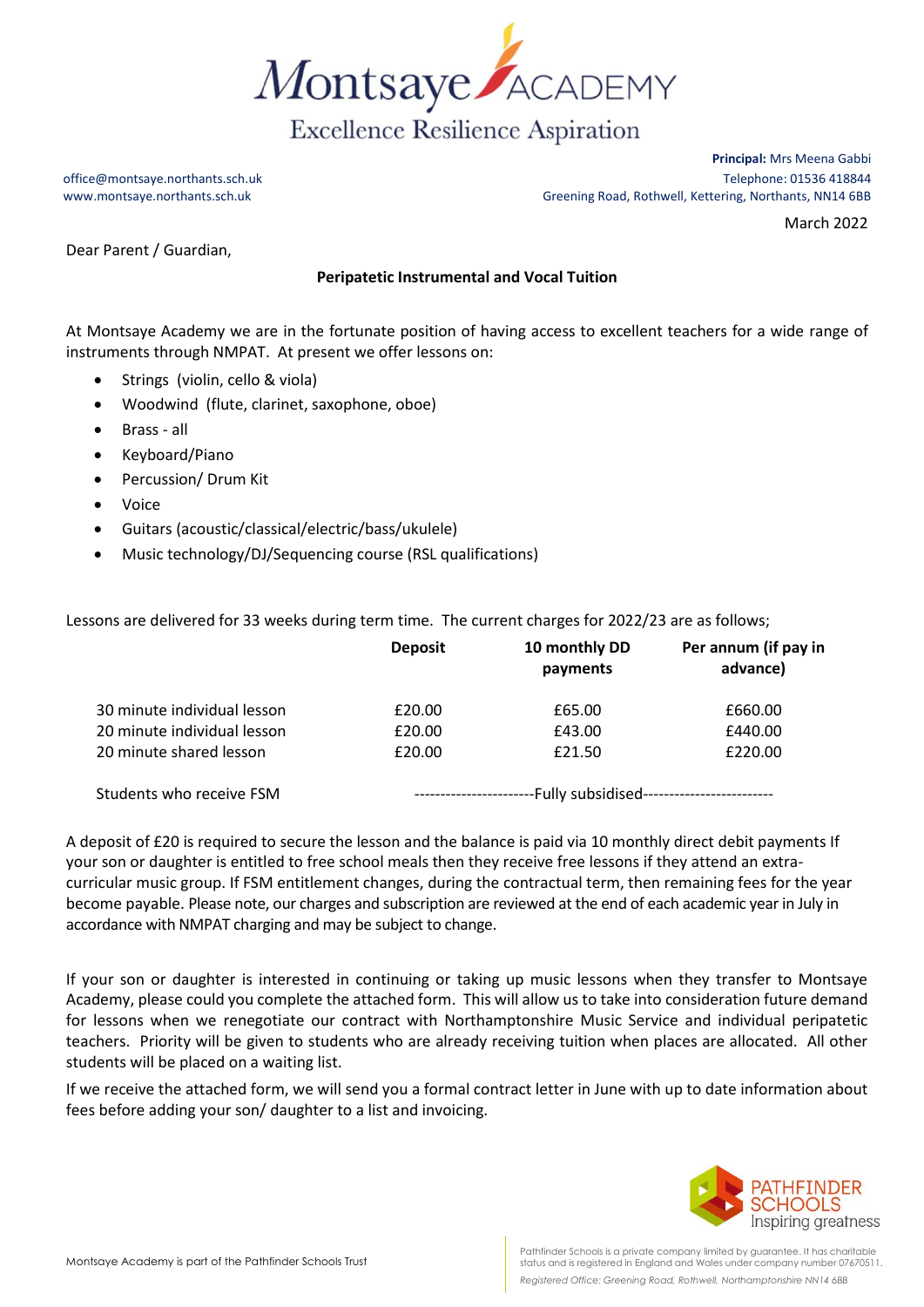

I am sure you will appreciate that availability of face to face lessons for students next year remains subject to the latest government guidance regarding the coronavirus pandemic. This year, a large number of our students successfully accessed their instrument lessons via NMPAT's online provision and continued to make excellent progress.

If you have any further questions, please do not hesitate to contact me.

Yours faithfully

Mrs Natalie Gardner **Head of Music**



Pathfinder Schools is a private company limited by guarantee. It has charitable status and is registered in England and Wales under company number 07670511. *Registered Office: Greening Road, Rothwell, Northamptonshire NN14 6BB*